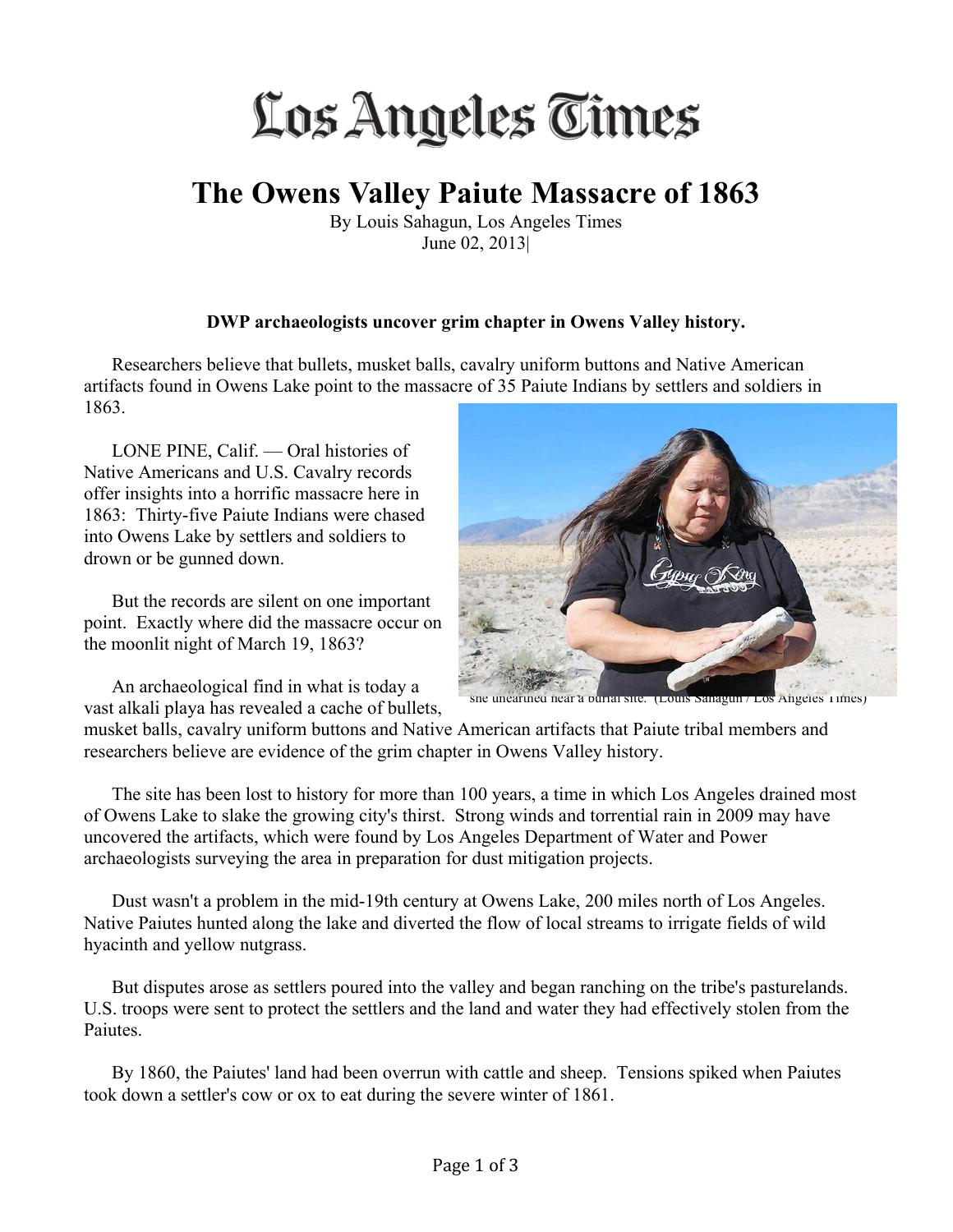During the Owens Valley Indian War, between 1861 and 1866, ranchers — backed by troops — and the Paiutes tried to wipe each other out. Paiute homes and stores of food were destroyed. Paiutes fought back with bows and arrows, and a few guns.

On March 19, 1863, 20 soldiers and 10 white settlers attacked Paiutes who were reportedly killing livestock in the area. The battle began in a nearby oak grove and the Paiutes ran into the lake, hoping to swim to safety.

However, "a strong wind was blowing from the east and the Indians could make little progress in swimming against it; therefore they became easy targets for the men hunting them," historian Dorothy Clora Cragen wrote in her book, "The Boys in the Sky-Blue Pants."

After taking a shot at one of the Indians trying to swim beyond the range of gunfire, a white settler raised his fist and shouted, "Die, damn you, in the lake!" she wrote. " And the Indian did."

"Darkness came on but there was a bright moon, and the soldiers and citizens formed a line along the … shore, and remained there until the bodies began to wash ashore," Cragen wrote. Only two Paiutes are thought to have survived that day.

DWP archaeologists discovered the site a year ago, but its existence had been kept private to prevent looting and vandalism. Now, a nasty dispute between the department and air pollution authorities is forcing it into the open.

The site is on a section of the lake bed that state air pollution authorities say contributes to choking dust storms in the Owens Valley. As the lake was drained over the last century, it left vast salt flats prone to sending up powder-fine dust that often exceeds federal health standards.

Sixteen years ago, on orders from the Great Basin Unified Air Pollution Control District, the DWP embarked on a \$1.2-billion campaign to mitigate dust with shallow flooding and gravel.

The effort largely succeeded, but air pollution officials said the DWP needed to do more. Over the objections of the utility, Great Basin called for mitigation measures on other portions of the lake bed including the land where the DWP later made its discovery. Now, the utility is siding with Paiutes who want to make the area off-limits to dust mitigation projects.

On a recent weekday, Kathy Jefferson Bancroft, tribal historic preservation officer for the Lone Pine Paiute-Shoshone Reservation, brushed away dirt from an ancient grinding stone she had found a few minutes earlier along a stretch of lake bed shoreline sparkling with shards of volcanic glass and chert left by ancient Paiutes making tools and arrowheads.

Nearby mounds of rocks harbored the newly discovered remains of her ancestors killed in the massacre. Cragen's research found that only Paiute men were slain that day, but Bancroft says that women and children were among the victims.

"Just over there, 150 years ago, our people ran into the water and then were picked off," she said, nodding toward a silent expanse of cracked clay and salt.

"We take this personally — my grandmother told me about this massacre and she knew the people it happened to," she said. "This ground, and the artifacts in it, is who we are."